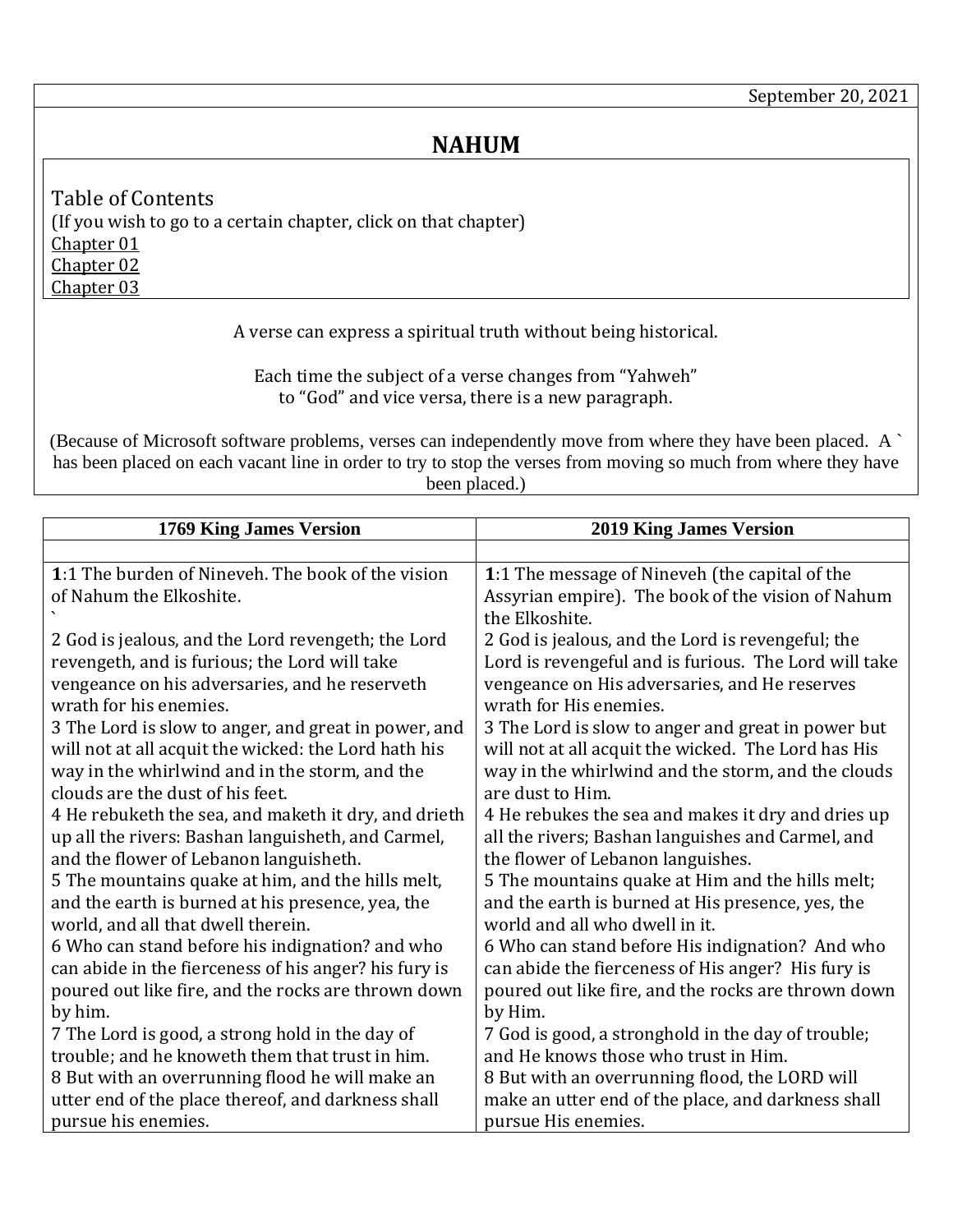<span id="page-1-0"></span>

| 9 What do ye imagine against the Lord? he will                                                  | 9 What do you imagine against God? He will make         |
|-------------------------------------------------------------------------------------------------|---------------------------------------------------------|
| make an utter end: affliction shall not rise up the                                             | an utter end of it; affliction shall not rise up the    |
| second time.                                                                                    | second time.                                            |
| 10 For while they be folden together as thorns, and                                             | 10 For while they are folded together like thorns,      |
| while they are drunken as drunkards, they shall be                                              | and while they are drunken as drunkards, they shall     |
|                                                                                                 |                                                         |
| devoured as stubble fully dry.                                                                  | be devoured as fully dry stubble.                       |
| 11 There is one come out of thee, that imagineth                                                | 11 One has come out of you who imagines evil            |
| evil against the Lord, a wicked counsellor.                                                     | against the Lord, a wicked counselor.                   |
| 12 Thus saith the Lord; Though they be quiet, and                                               | 12 The Lord says, "Though the Assyrians are strong      |
| likewise many, yet thus shall they be cut down,                                                 | and many, yet they shall be cut down when He shall      |
| when he shall pass through. Though I have afflicted                                             | pass through. Though I have afflicted you, My           |
| thee, I will afflict thee no more.                                                              | people, I will not afflict you anymore.                 |
| 13 For now will I break his yoke from off thee, and                                             | 13 For now I will break the yoke of the Assyrians       |
| will burst thy bonds in sunder.                                                                 | from off you and will burst your bonds in pieces.       |
| 14 And the Lord hath given a commandment                                                        | 14 The Lord has given a commandment concerning          |
| concerning thee, that no more of thy name be sown:                                              | the Assyrians. You Assyrians, no more of your name      |
| out of the house of thy gods will I cut off the graven                                          | will be sown. I will cut off the idols out of the house |
| image and the molten image: I will make thy grave;                                              | of your gods; I will make your grave, for you are       |
| for thou art vile.                                                                              | vile.                                                   |
| 15 Behold upon the mountains the feet of him that                                               | 15 Behold upon the mountains the feet of him that       |
| bringeth good tidings, that publisheth peace! O                                                 | brings good tidings, that publishes peace! O Judah,     |
|                                                                                                 |                                                         |
| Judah, keep thy solemn feasts, perform thy vows:                                                | keep your solemn feasts and perform your vows:          |
| for the wicked shall no more pass through thee; he                                              | for the wicked will not pass through you anymore;       |
| is utterly cut off.                                                                             | the wicked are utterly cut off.                         |
|                                                                                                 |                                                         |
| 2:1 He that dasheth in pieces is come up before thy                                             | 2:1 Nineveh, those who dash in pieces have come         |
| face: keep the munition, watch the way, make thy                                                | up before your walls. Nineveh, keep the munition;       |
| loins strong, fortify thy power mightily.                                                       | watch the way; make your loins strong; fortify your     |
|                                                                                                 | power mightily.                                         |
| 2 For the Lord hath turned away the excellency of                                               | 2 For the Lord is about to restore the excellence of    |
| Jacob, as the excellency of Israel: for the emptiers                                            | Jacob, as the excellence of Israel; for the emptiers    |
| have emptied them out, and marred their vine                                                    | have emptied them out and marred their grapevine        |
| branches.                                                                                       | branches.                                               |
| 3 The shield of his mighty men is made red, the                                                 | 3 The shield of the enemy's mighty warriors is made     |
| valiant men are in scarlet: the chariots shall be with                                          | red; the valiant warriors are in scarlet. The chariots  |
| flaming torches in the day of his preparation, and                                              | shall have flaming torches on the day of their          |
| the fir trees shall be terribly shaken.                                                         | preparation, and the fir trees shall be terribly        |
|                                                                                                 | shaken.                                                 |
| 4 The chariots shall rage in the streets, they shall                                            | 4 The chariots shall rage in the streets; one shall     |
|                                                                                                 |                                                         |
|                                                                                                 | jostle against another in the broad ways; they shall    |
| justle one against another in the broad ways: they                                              | seem like torches; they shall run like lightning.       |
| shall seem like torches, they shall run like the                                                |                                                         |
| lightnings.                                                                                     | 5 Nineveh shall summon her soldiers; they shall         |
| 5 He shall recount his worthies: they shall stumble                                             | stumble in their walk; they shall make haste to         |
| in their walk; they shall make haste to the wall<br>thereof, and the defence shall be prepared. | Nineveh's walls, and the defense shall be prepared.     |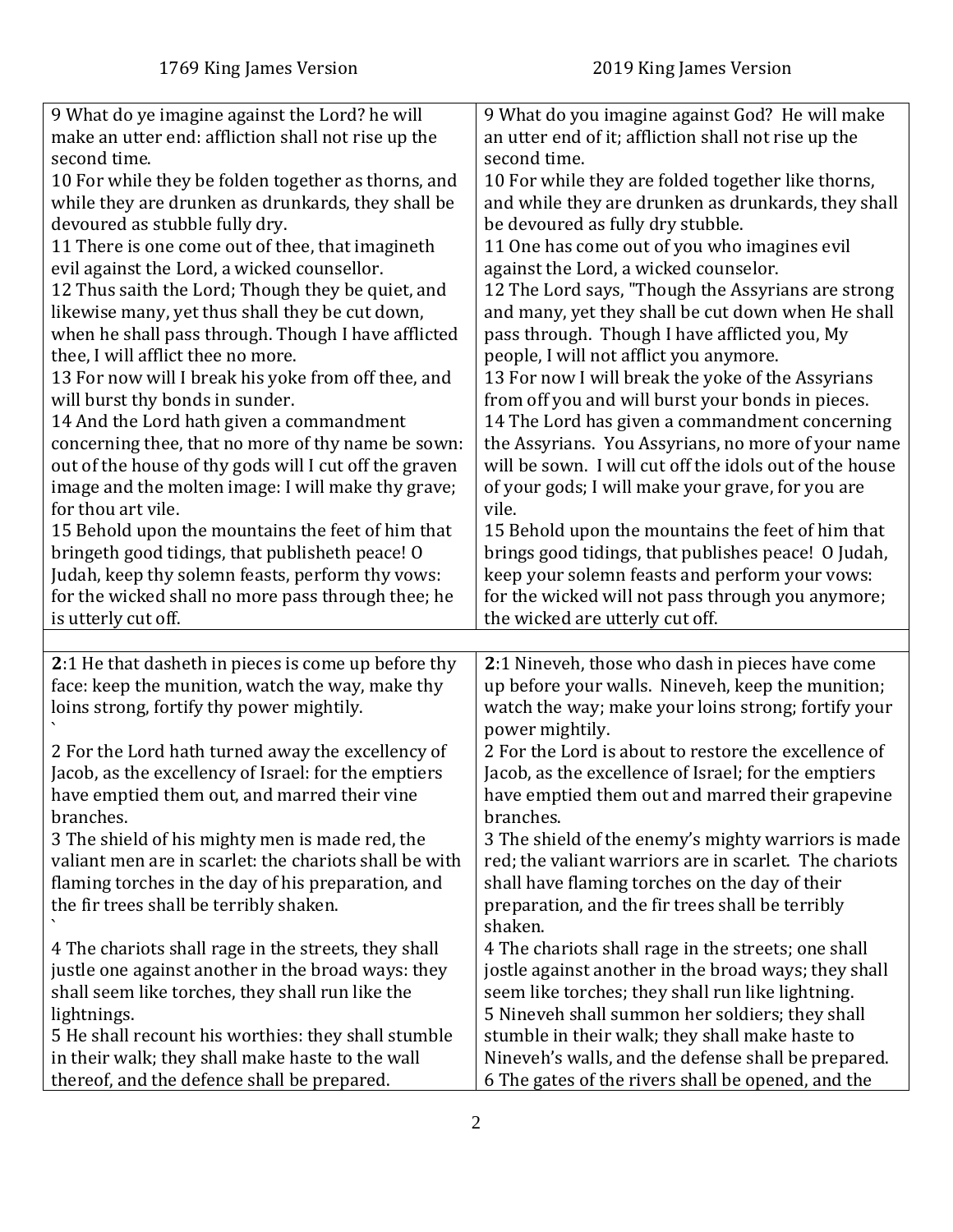<span id="page-2-0"></span>

| 6 The gates of the rivers shall be opened, and the<br>palace shall be dissolved. | palace shall be dissolved.<br>7 Nineveh's mistress shall be led away captive, she |
|----------------------------------------------------------------------------------|-----------------------------------------------------------------------------------|
|                                                                                  |                                                                                   |
| 7 And Huzzab shall be led away captive, she shall be                             | shall be brought up, and her maids shall lead her as                              |
| brought up, and her maids shall lead her as with the                             | with the voice of doves, moaning upon their breasts.                              |
| voice of doves, tabering upon their breasts.                                     | 8 But Nineveh is of old like a pool of water, yet they                            |
| 8 But Nineveh is of old like a pool of water: yet they                           | shall flee away. "Stand, stand," they shall cry, but no                           |
| shall flee away. Stand, stand, shall they cry; but                               | one shall look back.                                                              |
| none shall look back.                                                            | 9 Take the plunder of silver; take the plunder of                                 |
|                                                                                  |                                                                                   |
| 9 Take ye the spoil of silver, take the spoil of gold:                           | gold; for there is no end to the supplies and pleasant                            |
| for there is none end of the store and glory out of all                          | treasures.                                                                        |
| the pleasant furniture.                                                          | 10 Nineveh is empty and void and waste; and the                                   |
| 10 She is empty, and void, and waste: and the heart                              | heart melts, and the knees strike down together,                                  |
| melteth, and the knees smite together, and much                                  | and much pain is in all loins; and their faces all                                |
| pain is in all loins, and the faces of them all gather                           | gather blackness.                                                                 |
| blackness.                                                                       | 11 Where is the dwelling of the lions and the                                     |
| 11 Where is the dwelling of the lions, and the                                   | feeding place of the young lions where the lion, even                             |
| feedingplace of the young lions, where the lion, even                            | the old lion walked, and the lion's cubs, and nothing                             |
| the old lion, walked, and the lion's whelp, and none                             | made them afraid?                                                                 |
| made them afraid?                                                                | 12 The lion tore in pieces enough for his cubs, and                               |
| 12 The lion did tear in pieces enough for his whelps,                            | strangled for his lionesses and filled his holes with                             |
|                                                                                  |                                                                                   |
| and strangled for his lionesses, and filled his holes                            | prey and his dens with the carcasses of his prey.                                 |
| with prey, and his dens with ravin.                                              | 13 The Lord of hosts says, "Behold, Nahum, I am                                   |
| 13 Behold, I am against thee, saith the Lord of hosts,                           | against you, and I will burn your chariots in the                                 |
| and I will burn her chariots in the smoke, and the                               | smoke, and the sword shall devour your young                                      |
| sword shall devour thy young lions: and I will cut                               | lions. And I will cut off your prey from the earth,                               |
| off thy prey from the earth, and the voice of thy                                | and the voice of your messengers shall not be heard                               |
| messengers shall no more be heard.                                               | anymore.                                                                          |
|                                                                                  |                                                                                   |
| 3:1 Woe to the bloody city! it is all full of lies and                           | 3:1 Woe to Nahum, the bloody city! It is Il full of lies                          |
| robbery; the prey departeth not;                                                 | and robbery; the prey does not depart.                                            |
| 2 The noise of a whip, and the noise of the rattling                             | 2 There is the noise of a whip, and the noise of the                              |
| of the wheels, and of the pransing horses, and of the                            | rattling of wheels, and of prancing horses, and of                                |
| jumping chariots.                                                                | jumping chariots.                                                                 |
| 3 The horseman lifteth up both the bright sword                                  | 3 The cavalry lift up both the bright sword and the                               |
| and the glittering spear: and there is a multitude of                            | glittering spear, and there is a multitude of the slain                           |
| slain, and a great number of carcases; and there is                              | and a great number of carcasses. And there is no                                  |
|                                                                                  |                                                                                   |
| none end of their corpses; they stumble upon their                               | end of their corpses; they stumble upon their                                     |
| corpses:                                                                         | corpses                                                                           |
| 4 Because of the multitude of the whoredoms of the                               | 4 because of the multitude of the whoredoms of the                                |
| wellfavoured harlot, the mistress of witchcrafts,                                | well-favored whore, the mistress of witchcrafts, that                             |
| that selleth nations through her whoredoms, and                                  | sells nations through her whoredoms and families                                  |
| families through her witchcrafts.                                                | through her witchcrafts.                                                          |
| 5 Behold, I am against thee, saith the Lord of hosts;                            | 5 The Lord of hosts says, "Behold, I am against you,                              |
| and I will discover thy skirts upon thy face, and I                              | Nineveh. And I will lift your skirt over your face,                               |
| will shew the nations thy nakedness, and the                                     | and I will show the nations your nakedness and the                                |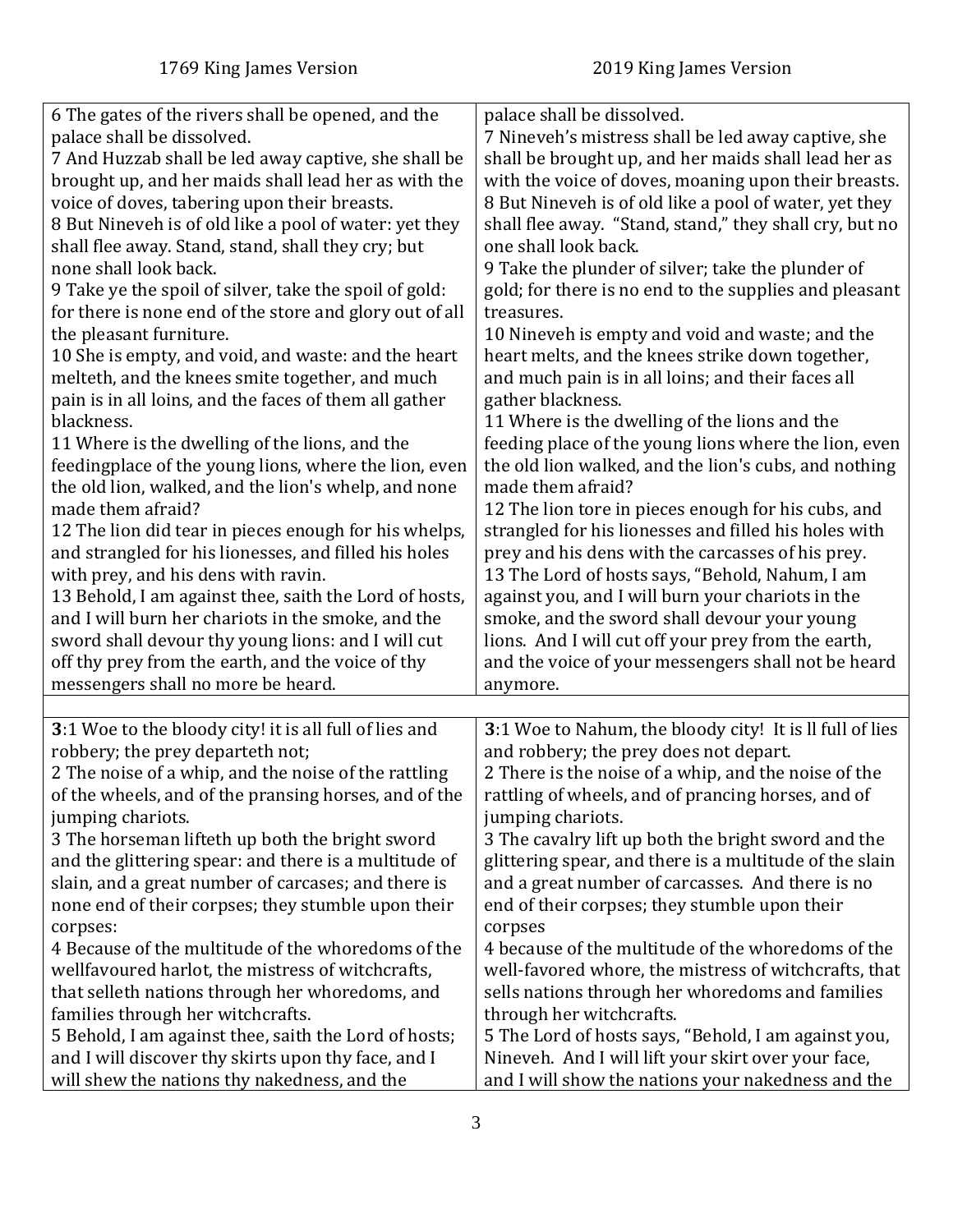| kingdoms thy shame.                                      | kingdoms your shame.                                     |
|----------------------------------------------------------|----------------------------------------------------------|
| 6 And I will cast abominable filth upon thee, and        | 6 And I will cast abominable filth upon you and          |
| make thee vile, and will set thee as a gazingstock.      | make you vile and will set you as a spectacle.           |
| 7 And it shall come to pass, that all they that look     | 7 And it shall come to pass that all who look upon       |
| upon thee shall flee from thee, and say, Nineveh is      | you shall flee from you and say, "Nineveh has been       |
| laid waste: who will bemoan her? whence shall I          | laid waste. Who will bemoan her? Where shall I           |
| seek comforters for thee?                                | seek comforters for her?"                                |
| 8 Art thou better than populous No, that was situate     | 8 Nineveh, are you better than populous No, a city       |
| among the rivers, that had the waters round about        | that was located among the rivers, which had             |
| it, whose rampart was the sea, and her wall was          | waters around it, whose rampart was the sea, and         |
| from the sea?                                            | her wall was from the sea?                               |
| 9 Ethiopia and Egypt were her strength, and it was       | 9 Ethiopia and Egypt were her strength, and it was       |
| infinite; Put and Lubim were thy helpers.                | great; Put and Lubim were her helpers.                   |
| 10 Yet was she carried away, she went into               | 10 Yet she was carried away; she went into               |
| captivity: her young children also were dashed in        | captivity; also her young children were dashed in        |
| pieces at the top of all the streets: and they cast lots | pieces at the top of all the streets. And they cast lots |
| for her honourable men, and all her great men were       | for her honorable people, and all her great people       |
| bound in chains.                                         | were bound in chains.                                    |
| 11 Thou also shalt be drunken: thou shalt be hid,        | 11 Nineveh, you also shall be drunken; you shall be      |
| thou also shalt seek strength because of the enemy.      | hidden; also you shall seek strength because of the      |
|                                                          | enemy.                                                   |
| 12 All thy strong holds shall be like fig trees with     | 12 All your strongholds shall be like fig trees with     |
| the firstripe figs: if they be shaken, they shall even   | the first-ripe figs; if they are shaken, they shall fall |
| fall into the mouth of the eater.                        | into the mouth of the eater.                             |
| 13 Behold, thy people in the midst of thee are           | 13 Behold, your people in the midst of you are           |
| women: the gates of thy land shall be set wide open      | fearful; the gates of your land shall be set wide open   |
| unto thine enemies: the fire shall devour thy bars.      | to your enemies; the fire shall devour your bars.        |
| 14 Draw thee waters for the siege, fortify thy strong    | 14 Draw water for the siege; fortify your strong         |
| holds: go into clay, and tread the morter, make          | holds; trample the clay, and tread the mortar; make      |
| strong the brickkiln.                                    | strong the brick kiln.                                   |
| 15 There shall the fire devour thee; the sword shall     | 15 The fire shall devour you; the sword shall cut        |
| cut thee off, it shall eat thee up like the              | you off. It shall eat you up like the cankerworm;        |
| cankerworm: make thyself many as the                     | make yourself many as the cankerworm; make               |
| cankerworm, make thyself many as the locusts.            | yourself many as the locusts.                            |
| 16 Thou hast multiplied thy merchants above the          | 16 You have multiplied your merchants above the          |
| stars of heaven: the cankerworm spoileth, and flieth     | stars of heaven, but the cankerworm spoils and flies     |
| away.                                                    | away.                                                    |
| 17 Thy crowned are as the locusts, and thy captains      | 17 Your crowned are like the locusts and your            |
| as the great grasshoppers, which camp in the             | captains like the great grasshoppers which camp in       |
| hedges in the cold day, but when the sun ariseth         | the hedges on a cold day. But when the sun rises,        |
| they flee away, and their place is not known where       | they flee away, and no one knows where they go.          |
| they are.                                                | 18 Your shepherds slumber, O emperor of Assyria;         |
| 18 Thy shepherds slumber, O king of Assyria: thy         | your nobles shall dwell in the dust; your people are     |
| nobles shall dwell in the dust: thy people is            | scattered upon the mountains, and no one gathers         |
| scattered upon the mountains, and no man                 | them.                                                    |
| gathereth them.                                          | 19 There is no healing of your bruise; your wound is     |